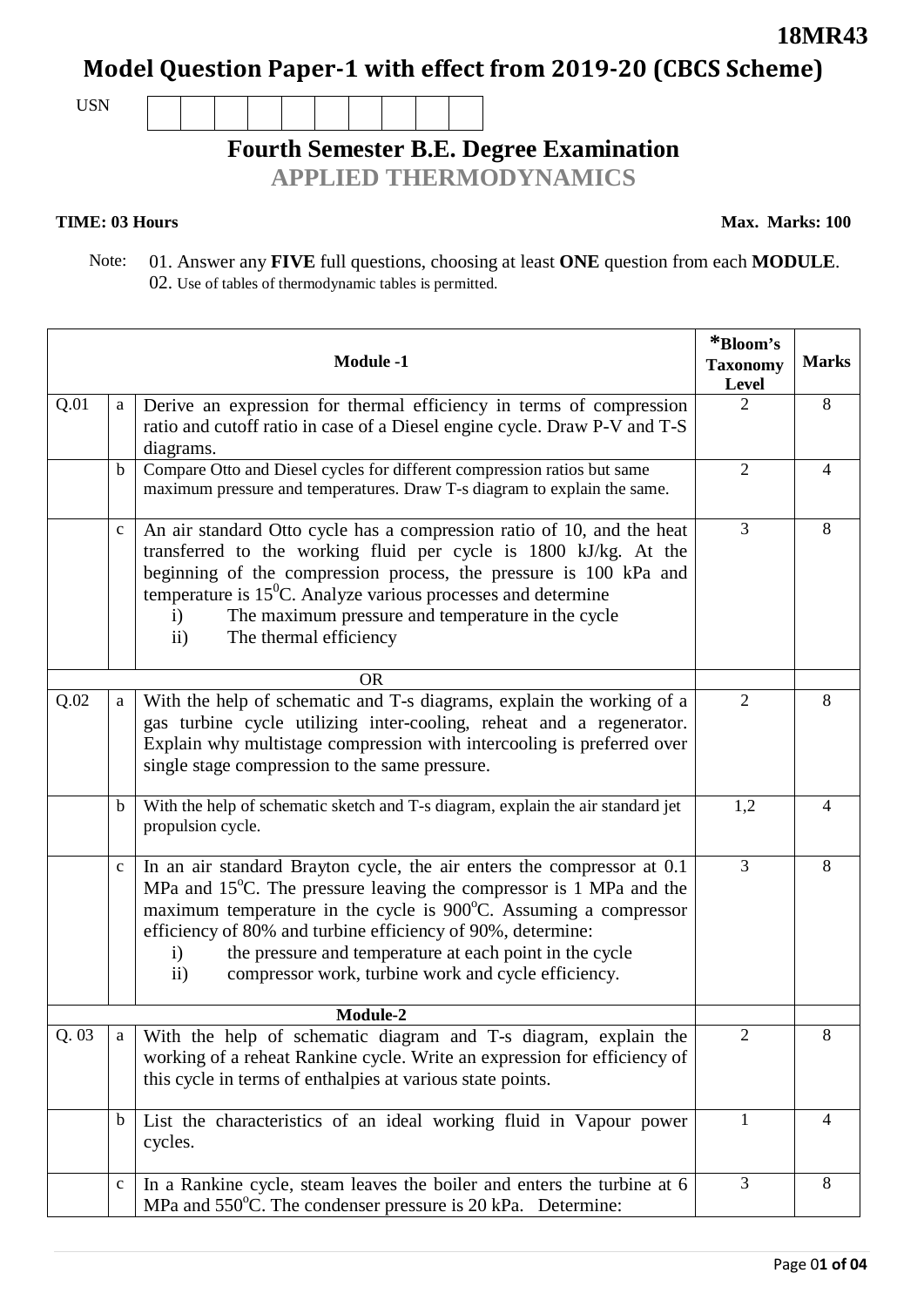# **18MR43**

|       |              | i) Net work of the cycle<br>ii) Heat addition in boiler<br>iii)Thermal efficiency of the cycle<br>iv)Mass of flow rate of steam required to produce 1000MW of power.                                                                                                                                                                                                                                                                                                                                   |                |                |
|-------|--------------|--------------------------------------------------------------------------------------------------------------------------------------------------------------------------------------------------------------------------------------------------------------------------------------------------------------------------------------------------------------------------------------------------------------------------------------------------------------------------------------------------------|----------------|----------------|
|       |              | <b>OR</b>                                                                                                                                                                                                                                                                                                                                                                                                                                                                                              |                |                |
| Q.04  | a            | With the help of schematic diagram and T-s diagram, explain the<br>working of a regenerative Rankine cycle. Write an expression for<br>efficiency of this cycle in terms of enthalpies at various state points.                                                                                                                                                                                                                                                                                        | $\overline{2}$ | 8              |
|       | $\mathbf b$  | Write a note on binary vapour power cycle with the help of a suitable sketch.                                                                                                                                                                                                                                                                                                                                                                                                                          | 1              | 4              |
|       | $\mathbf{C}$ | Consider a regenerative Rankine cycle using steam as the working fluid.<br>Steam leaves the boiler and enters the turbine at 6 MPa, 550°C. After<br>expansion to 600 kPa, some of the steam is extracted from the turbine to<br>heat the feed-water in an open feed-water heater. The pressure in the<br>feed-water heater is 600 kPa, and the water leaving it is saturated liquid<br>at 600 kPa. The steam not extracted expands to 20 kPa. Determine the<br>thermal efficiency of the cycle.        | $\overline{3}$ | 8              |
|       |              | Module-3                                                                                                                                                                                                                                                                                                                                                                                                                                                                                               |                |                |
| Q.05  | a            | Define the following terms:<br>Theoretical air<br>$\mathbf{i}$<br>Excess air<br>$\mathbf{ii}$<br>Enthalpy of formation<br>iii)<br>Adiabatic flame temperature<br>iv)                                                                                                                                                                                                                                                                                                                                   |                | 8              |
|       | $\mathbf b$  | Calculate the theoretical air-fuel ratio for the combustion of methane, CH <sub>4</sub> .                                                                                                                                                                                                                                                                                                                                                                                                              | 3              | $\overline{4}$ |
|       | $\mathbf c$  | An unknown fuel has the following Orsat analysis:<br>$CO_2 = 12.5\%$ $CO = 0.3\%$ $O_2 = 3.1\%$ $N_2 = 84.1\%$<br>Determine, i)the air fuel ratio, ii)the fuel composition on mass basis $\&$<br>iii) the % theoretical air.                                                                                                                                                                                                                                                                           | 3              | 8              |
|       |              | <b>OR</b>                                                                                                                                                                                                                                                                                                                                                                                                                                                                                              |                |                |
| Q.06  | a            | With the help of a sketch, briefly explain exhaust gas analysis using<br>Orsat apparatus.                                                                                                                                                                                                                                                                                                                                                                                                              | 1,2            | 8              |
|       | $\mathbf b$  | Define the terms: i) Combustion efficiency ii) Heat of reaction                                                                                                                                                                                                                                                                                                                                                                                                                                        | $\mathbf{1}$   | 4              |
|       | $\mathbf{C}$ | Determine the air-fuel ratio and volumetric analysis of the products of<br>combustion when ethane $(C_2H6)$ is burned with 150% theoretical air.<br>Also find the dew point of the products if the total pressure of products<br>is 0.1 MPa.                                                                                                                                                                                                                                                           | $\overline{3}$ | 8              |
|       |              | Module-4                                                                                                                                                                                                                                                                                                                                                                                                                                                                                               |                |                |
| Q. 07 | a            | With the help of a graph, briefly explain the Willan's line method of<br>determining the friction power of an IC Engine.                                                                                                                                                                                                                                                                                                                                                                               | $\overline{2}$ | 8              |
|       | $\mathbf b$  | The following observations were made during a trail on an oil engine:<br>Motor power to start the engine $= 10$ kW, speed $= 1750$ rpm, brake<br>torque = 327.5 Nm, fuel consumption = 15 kg/h, CV of the fuel = $42$<br>MJ/kg, air supplied = 4.75 kg/min, cooling water flow rate = 16 kg/min,<br>rise in temperature of cooling water = 45 °C, room temperature = 20.8<br>°C, exhaust gas temperature = 400 °C (Take C <sub>pw</sub> = 4.2 kJ/kg K & C <sub>pg</sub> =<br>1.25 kJ/kg K). Determine; | 3              | 12             |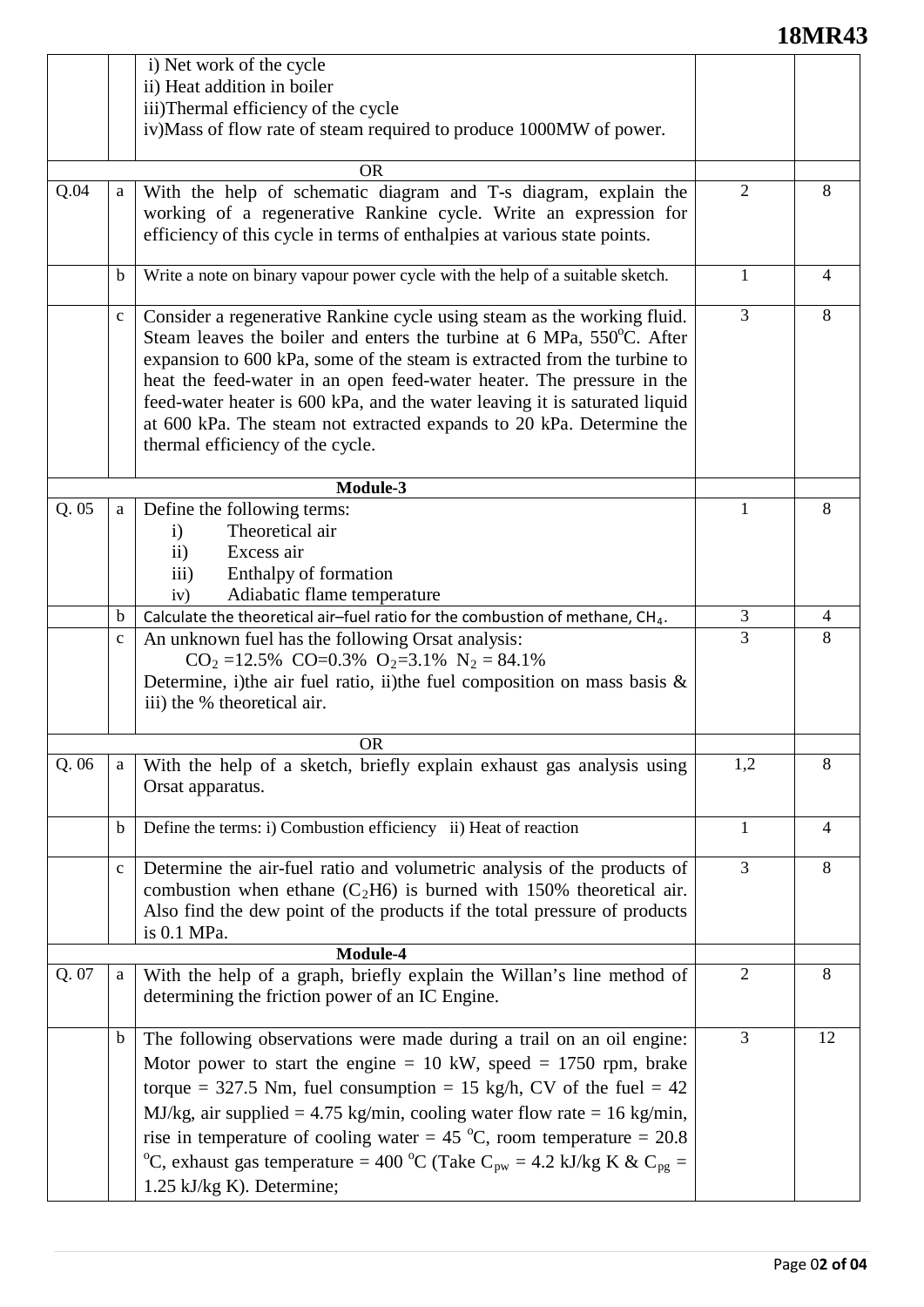# **18MR43**

|      |              | (i) Mechanical efficiency and BSFC                                                                                                                                                                                                                                                                                                                                                                                                                                                                                                                                                                                                                                                                                                                                                                  |                |    |
|------|--------------|-----------------------------------------------------------------------------------------------------------------------------------------------------------------------------------------------------------------------------------------------------------------------------------------------------------------------------------------------------------------------------------------------------------------------------------------------------------------------------------------------------------------------------------------------------------------------------------------------------------------------------------------------------------------------------------------------------------------------------------------------------------------------------------------------------|----------------|----|
|      |              | (ii) Draw a heat balance sheet on kW & percentage basis.                                                                                                                                                                                                                                                                                                                                                                                                                                                                                                                                                                                                                                                                                                                                            |                |    |
|      |              |                                                                                                                                                                                                                                                                                                                                                                                                                                                                                                                                                                                                                                                                                                                                                                                                     |                |    |
|      |              | <b>OR</b><br>With the help of a suitable sketch explain the air-box method of determining                                                                                                                                                                                                                                                                                                                                                                                                                                                                                                                                                                                                                                                                                                           | $\overline{2}$ | 8  |
| Q.08 | a            | the air flow rate into an IC engine. Write suitable expressions for the same.                                                                                                                                                                                                                                                                                                                                                                                                                                                                                                                                                                                                                                                                                                                       |                |    |
|      | b            | A test on 2-stroke engine gave the following results at full load:<br>speed=350 rpm, net brake load= 65 kg, IMEP=3 bar, fuel<br>consumption=4kg/h, cooling water flow rate=500 kg/h, water<br>temperature at inlet= $20^0$ C, water temperature at outlet= $40^0$ C, Test room<br>temperature= $20^0$ C, Temperature of exhaust gases= $400^0$ C, Air used per<br>kg of fuel=32 kg, cylinder diameter=22 cm, stroke length=28 cm,<br>effective brake diameter=1 m, CV of fuel used=43 MJ/kg, proportion of<br>hydrogen in fuel=15%, $C_{eg}$ =1 kJ/kg-K, $C_{steam}$ =2.1 kJ/kg-K, sensible heat<br>of water at room temperature=62 kJ/kg, Latent heat of steam=2250<br>kJ/kg. Find; mechanical efficiency, thermal efficiencies, BSFC & draw<br>up a heat balance sheet in $kJ/min \& in \%$ basis | 3              | 12 |
|      |              | Module-5                                                                                                                                                                                                                                                                                                                                                                                                                                                                                                                                                                                                                                                                                                                                                                                            |                |    |
| Q.09 | a            | With the help of a sketch, T-s and P-h diagrams, explain the working of<br>a vapour compression refrigeration cycle.                                                                                                                                                                                                                                                                                                                                                                                                                                                                                                                                                                                                                                                                                | 1,2            | 8  |
|      | $\mathbf b$  | List desired properties of an ideal refrigerant.                                                                                                                                                                                                                                                                                                                                                                                                                                                                                                                                                                                                                                                                                                                                                    | 1              | 4  |
|      | $\mathbf{C}$ | An ammonia ice plant operates between a condenser temperature of<br>$35^{\circ}$ C and an evaporator temperature of of -15 $^{\circ}$ C. It produces 10 tons of<br>ice per day from water at $30^{\circ}$ C to ice at -5 <sup>°</sup> C. Assume specific of water<br>and ice as 4.187 kJ/kgK and 1.94 kJ/kgK respectively and latent heat of<br>fusion for water at 0°C as 335 kJ/kg. Assuming simple vapour<br>compression refrigeration cycle, determine:<br>The capacity of the refrigeration plant in kW<br>$\mathbf{i}$<br>Mass flow rate of refrigerant in kg/s<br>$\rm ii)$<br>Power of the compressor motor<br>111)<br>Theoretical C.O.P.<br>iv)                                                                                                                                            | $\overline{4}$ | 8  |
|      |              | <b>OR</b>                                                                                                                                                                                                                                                                                                                                                                                                                                                                                                                                                                                                                                                                                                                                                                                           |                |    |
| Q.10 | a            | Define the following terms:<br>Dry Bulb Temperature<br>$\mathbf{i}$<br>Dew Point Temperature<br>$\rm ii)$<br>Specific humidity<br>$\overline{111}$<br>Relative humidity<br>iv)                                                                                                                                                                                                                                                                                                                                                                                                                                                                                                                                                                                                                      | 1              | 8  |
|      | b            | On a psychometric chart show the following processes starting from the same<br>point:<br>Heating with humidification<br>$\mathbf{i}$<br>Heating with dehumidification<br>$\rm ii)$<br>Cooling with humidification<br>$\overline{iii}$<br>Cooling with dehumidification<br>iv)                                                                                                                                                                                                                                                                                                                                                                                                                                                                                                                       | $\overline{2}$ | 4  |
|      | $\mathbf{C}$ | The air handling unit of an air-conditioning plant supplies a total of<br>4500 m <sup>3</sup> /min of dry air which comprises by weight 20% fresh air at<br>40 <sup>o</sup> C DBT and 27 <sup>o</sup> C WBT, and 80% re-circulated air at 25 <sup>o</sup> C DBT and<br>50% RH. The air leaves the cooling coil at 13°C saturated state.<br>Calculate the total cooling load and room heat gain. Show the cycle on a<br>schematic psychrometric chart.                                                                                                                                                                                                                                                                                                                                               | $\overline{4}$ | 8  |